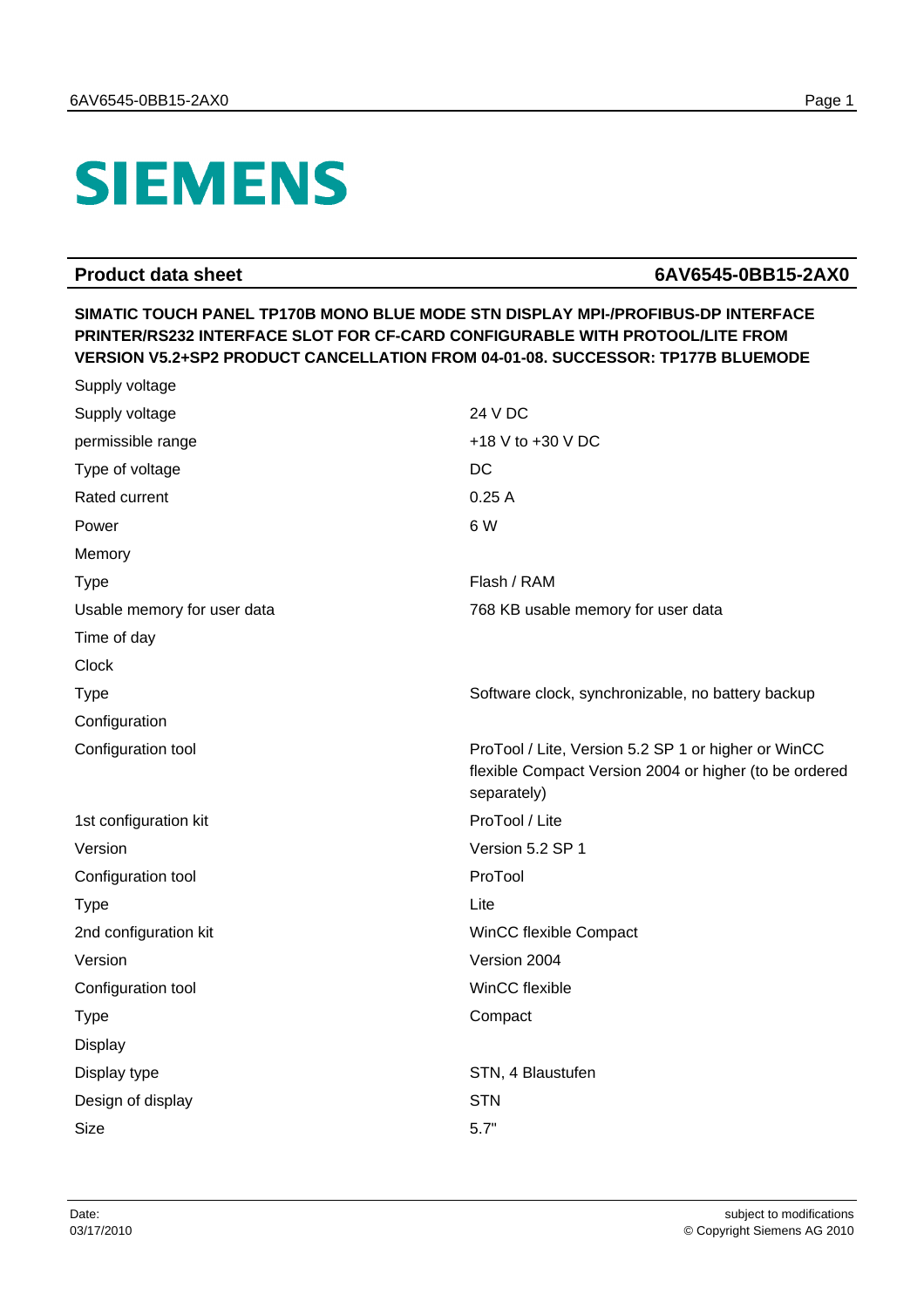| Screen diagonal                                                          | 5.7 in                                      |
|--------------------------------------------------------------------------|---------------------------------------------|
| Resolution (WxH in pixel)                                                | 320 x 240                                   |
| Color type                                                               | <b>Blue levels</b>                          |
| MTBF backlighting (at 25 °C)                                             | about 50,000 hours                          |
| Expansions for operator control of the process                           |                                             |
| DP direct keys (screen buttons and keys as S7 input<br>$I/O$ )           | Number of bytes for configurable buttons: 4 |
| DC 24 V direct key module/outputs                                        | No                                          |
| CPI module                                                               | No                                          |
| Operating mode                                                           |                                             |
| Control elements                                                         | Touch screen                                |
| Operating options                                                        | Touch                                       |
| Connection for mouse/keyboard/barcode reader                             | $-/-/-$                                     |
| external mouse                                                           |                                             |
| external keyboard                                                        |                                             |
| Touch screen                                                             | analog, resistive                           |
| Numeric/alphabetical input                                               | Yes / Yes                                   |
| hexadecimal keyboard                                                     | Yes                                         |
| Multi-key operation                                                      | No                                          |
| Connection for barcode reader                                            |                                             |
| Ambient conditions                                                       |                                             |
| Mounting position                                                        | vertical                                    |
| maximum permissible angle of inclination without<br>external ventilation | $+/- 35°$                                   |
| max. relative humidity (in %)                                            | 85 %                                        |
| Temperature                                                              |                                             |
| Operation (vertical installation)                                        | 0 °C to +50 °C                              |
| Operation (max. tilt angle)                                              | 0 °C to +40 °C                              |
| Transport, storage                                                       | -20 °C to +60 °C                            |
| Degree of protection                                                     |                                             |
| Front                                                                    | <b>IP65</b>                                 |
| IP (at the front)                                                        | <b>IP65</b>                                 |
| Rear                                                                     | <b>IP20</b>                                 |
| IP (rear)                                                                | <b>IP20</b>                                 |
| Certifications & standards                                               |                                             |
| Certifications                                                           | CE, FM Class I Div. 2, UL, CSA              |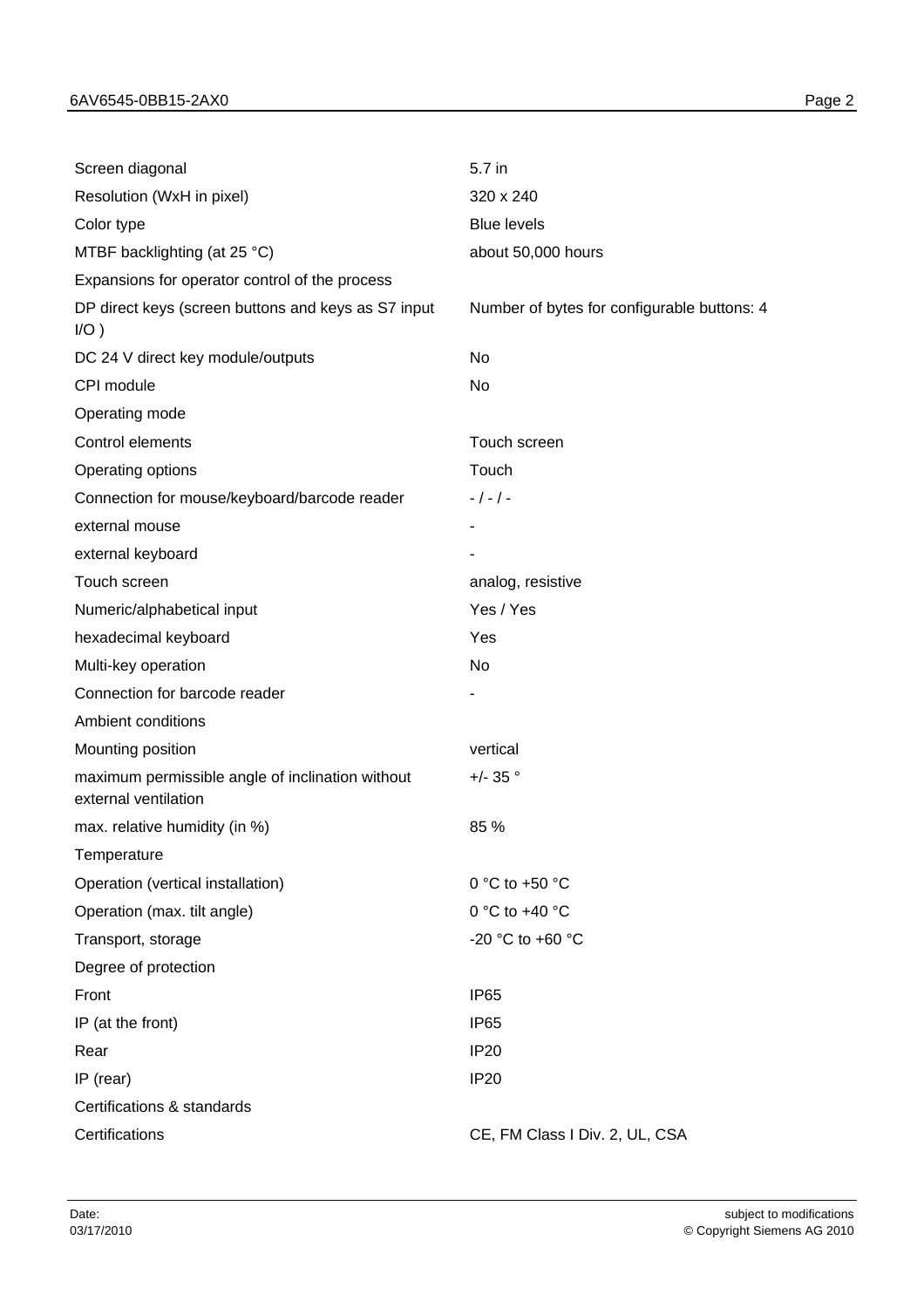| I/O / Options                               |                                                                   |
|---------------------------------------------|-------------------------------------------------------------------|
| I/O devices                                 | Printer                                                           |
| Interfaces                                  |                                                                   |
| Interfaces                                  | TTY optional, 2 x RS232, 1 x RS422, 1 x RS485 (max.<br>12 Mbit/s) |
| Number of interfaces/according to RS 485    | 1                                                                 |
| Transmission rate, max.                     | 12 Mbit/s                                                         |
| CF card slot                                | 1 x CF card slot                                                  |
| Operating systems                           |                                                                   |
| Operating system                            | Windows CE                                                        |
| other                                       |                                                                   |
| free hotline                                | Yes                                                               |
| Warranty period                             | 1a                                                                |
| Processor                                   |                                                                   |
| Processor                                   | RISC 32-bit, 66 MHz                                               |
| Processor type                              | RISC 32-bit                                                       |
| <b>Drives</b>                               |                                                                   |
| Design of drive/storage medium, CD-ROM      | <b>No</b>                                                         |
| Design of drive/storage medium, diskette    | No                                                                |
| Design of drive/storage medium, hard disk   | No                                                                |
| Functionality under ProTool                 |                                                                   |
| Applications/options                        | None                                                              |
| Alarm clock                                 | Yes                                                               |
| Clean screen                                | Yes                                                               |
| Number of levels for password protection    | 9                                                                 |
| Help system                                 | Yes                                                               |
| Number of info. texts                       | 35                                                                |
| Memory requirement for first unit           | 10 byte                                                           |
| Memory requirement for each additional unit | 10 byte                                                           |
| Number of tooltips                          | $\pmb{0}$                                                         |
| Memory requirement for first unit           | 10 byte                                                           |
| Memory requirement for each additional unit | 10 byte                                                           |
| Status/control                              | Not possible                                                      |
| Message system                              |                                                                   |
| Number of operating messages                | 1000                                                              |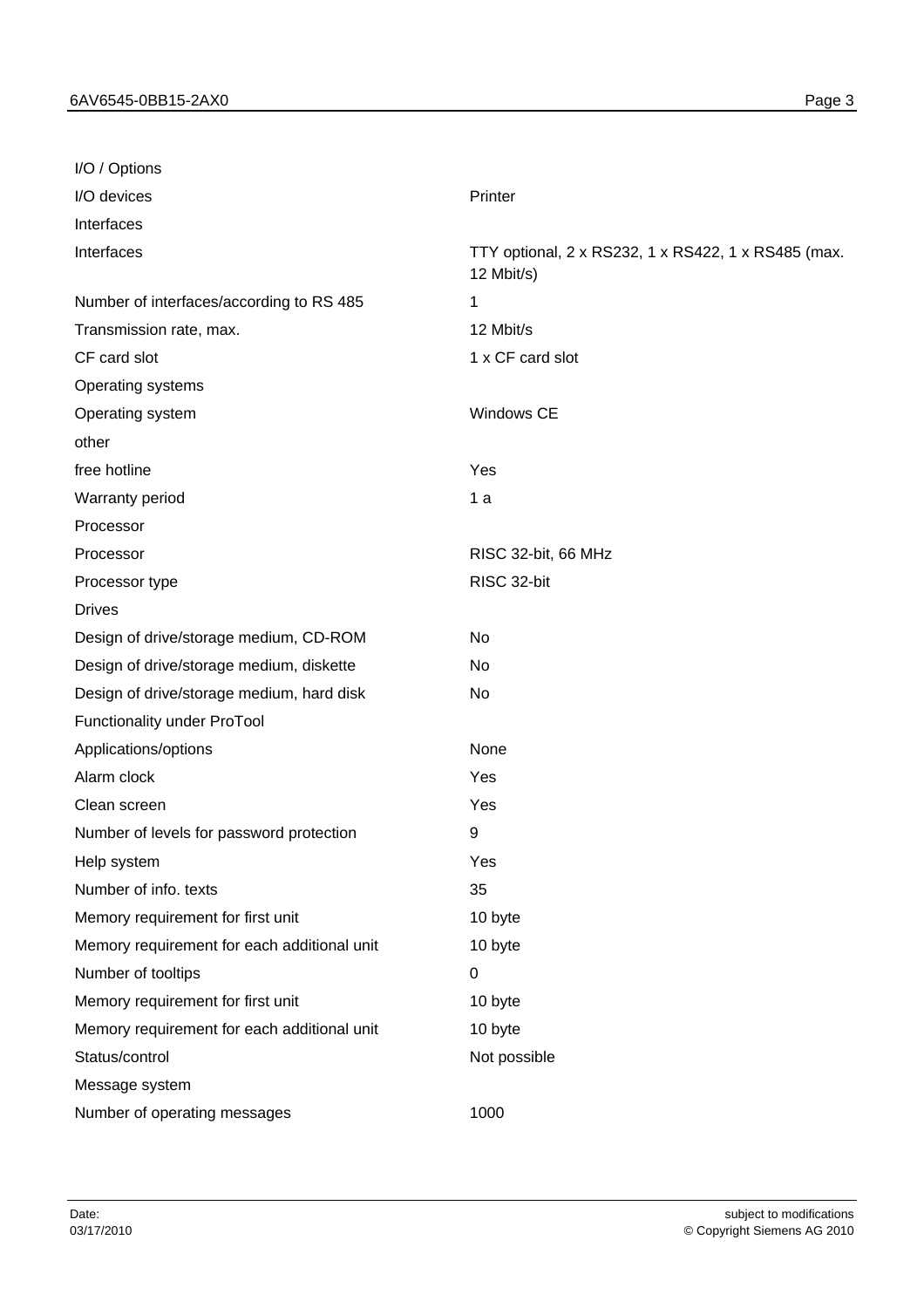| Memory requirement for first unit             | 1144 byte                          |
|-----------------------------------------------|------------------------------------|
| Memory requirement for each additional unit   | 224 byte                           |
| Number of fault messages                      | 1000                               |
| Memory requirement for first unit             | 1144 byte                          |
| Memory requirement for each additional unit   | 224 byte                           |
| System messages                               | Yes                                |
| Message length (lines x characters)           | $1 \times 70$                      |
| Number of process values in messages          | 8                                  |
| Number of acknowledgement groups              | 99                                 |
| Message indicator                             | Yes                                |
| Acoustic feedback                             | No                                 |
| First/last value                              | Yes                                |
| Message buffer                                | Ring buffer (n x 128 entries)      |
| Recipes                                       |                                    |
| Number of recipes                             | 100                                |
| Memory requirement for first unit             | 5024 byte                          |
| Memory requirement for each additional unit   | 3177 byte                          |
| Number of data records per recipe             | 200                                |
| Memory requirement for first unit             | 816 byte                           |
| Memory requirement for each additional unit   | 65 byte                            |
| Number of entries per data record             | 200                                |
| Memory requirement for first unit             | 10 byte                            |
| Memory requirement for each additional unit   | 10 byte                            |
| Recipe memory                                 | 32 KB integrated Flash, expandable |
| Number of process images                      |                                    |
| Number of process images                      | 100                                |
| Memory requirement for first unit             | 40440 byte                         |
| Memory requirement for each additional unit   | 123 byte                           |
| Number of variables                           | 1000                               |
| Number of variables of Date & Time type       | 1000                               |
| Number of variables of Internal Variable type | 1000                               |
| Number of initial values                      | 1000                               |
| Limit values                                  | Yes                                |
| Multiplexing                                  | Yes                                |
| Image elements                                |                                    |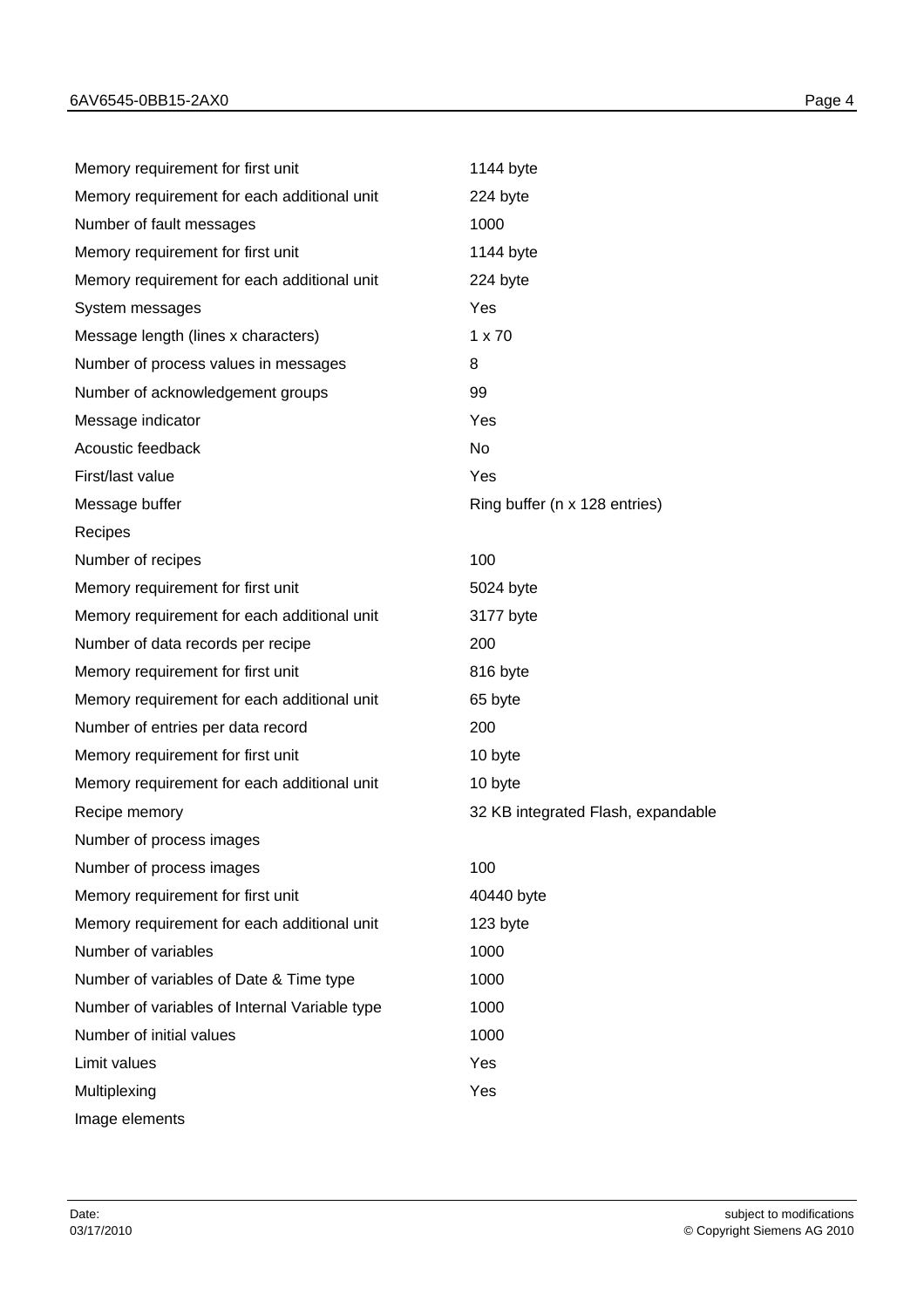| Text objects                                | 2,000 text elements                                 |
|---------------------------------------------|-----------------------------------------------------|
| Number of fields per screen                 | 0                                                   |
| Number of variables per screen              | 50                                                  |
| Permanent window/default                    | Y                                                   |
| Image selection via PLC                     | Yes                                                 |
| Index of screen context                     | No                                                  |
| Start screen configurable                   | Yes                                                 |
| Image number in the PLC                     | Yes                                                 |
| Return                                      | Yes                                                 |
| Graphics object                             | Bit maps, icons, background images, vector graphics |
| Number of icons                             | 500                                                 |
| Memory requirement for first unit           | 270 byte                                            |
| Memory requirement for each additional unit | 270 byte                                            |
| Number of screen filling icons              | 50                                                  |
| Memory requirement for first unit           | 9200 byte                                           |
| Memory requirement for each additional unit | 8300 byte                                           |
| dynamic objects                             | Diagrams, bar graphs, invisible buttons             |
| Number of objects per project               | 500                                                 |
| Number per image                            | 5                                                   |
| Memory requirement for first unit           | 832 byte                                            |
| Memory requirement for each additional unit | 660 byte                                            |
| Number of curves per diagram                | 8                                                   |
| Memory requirement for first unit           | 10 byte                                             |
| Memory requirement for each additional unit | 280 byte                                            |
| Write direction                             | horizontal                                          |
| vertical                                    | No                                                  |
| Online operation of trends                  | Compress / shift                                    |
| trigger                                     | Bit                                                 |
| Methods                                     | Trend                                               |
| Limit value lines                           | Yes                                                 |
| Number of bars per chart                    | 5                                                   |
| <b>Direction</b>                            | vertical / horizontal                               |
| Limit value lines                           | Yes                                                 |
| Number of alphanumerical fields             | 1000                                                |
| Number of alphanumerical fields per screen  | 100                                                 |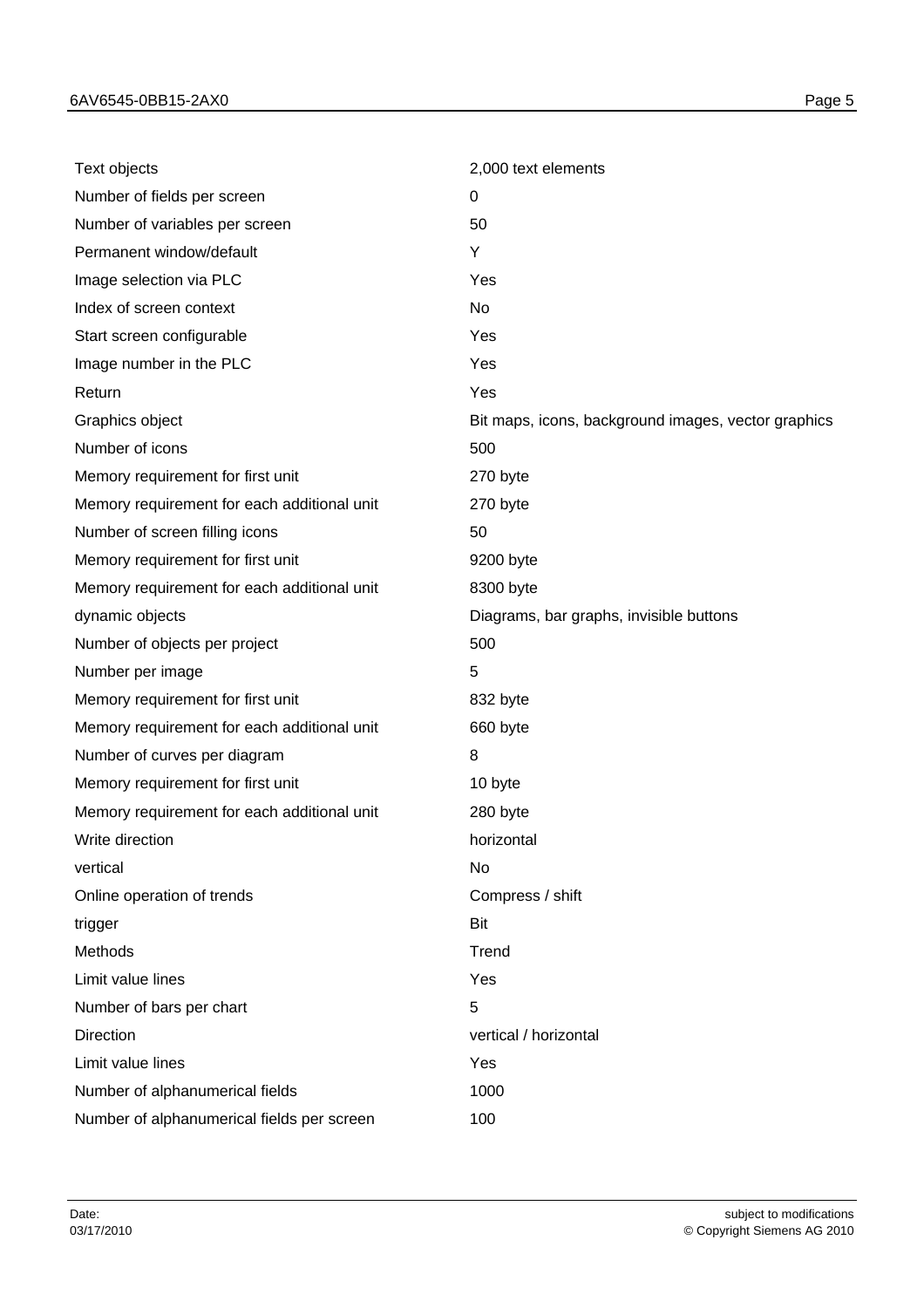| Memory requirement for first unit               | 480 byte  |
|-------------------------------------------------|-----------|
| Memory requirement for each additional unit     | 260 byte  |
| Number of numerical fields                      | 1000      |
| Number of numerical fields per screen           | 100       |
| Memory requirement for first unit               | 480 byte  |
| Memory requirement for each additional unit     | 260 byte  |
| Number of date and time fields                  | 30        |
| Memory requirement for first unit               | 304 byte  |
| Memory requirement for each additional unit     | 188 byte  |
| Number of password fields                       | 1000      |
| Memory requirement for first unit               | 552 byte  |
| Memory requirement for each additional unit     | 204 byte  |
| Number of slides per image                      | 0         |
| Memory requirement for first unit               | 0 byte    |
| Memory requirement for each additional unit     | 0 byte    |
| Number of analog indicators per image           | 0         |
| Memory requirement for first unit               | 0 byte    |
| Memory requirement for each additional unit     | 0 byte    |
| Number of visible switches per project          | 1000      |
| Number of visible switches per screen           | 100       |
| Memory requirement for first unit               | 1296 byte |
| Memory requirement for each additional unit     | 864 byte  |
| Number of invisible switches per screen         | 100       |
| Memory requirement for first unit               | 816 byte  |
| Memory requirement for each additional unit     | 504 byte  |
| Number of status switches per project           | 1000      |
| Number of buttons for state switches per screen | 100       |
| Memory requirement for first unit               | 1248 byte |
| Memory requirement for each additional unit     | 712 byte  |
| Number of selector switches per project         | 1000      |
| Number of selector switches per screen          | 100       |
| Memory requirement for first unit               | 0 byte    |
| Memory requirement for each additional unit     | 0 byte    |
| Number of decade switches per project           | 0         |
| Number of decade switches per screen            | 0         |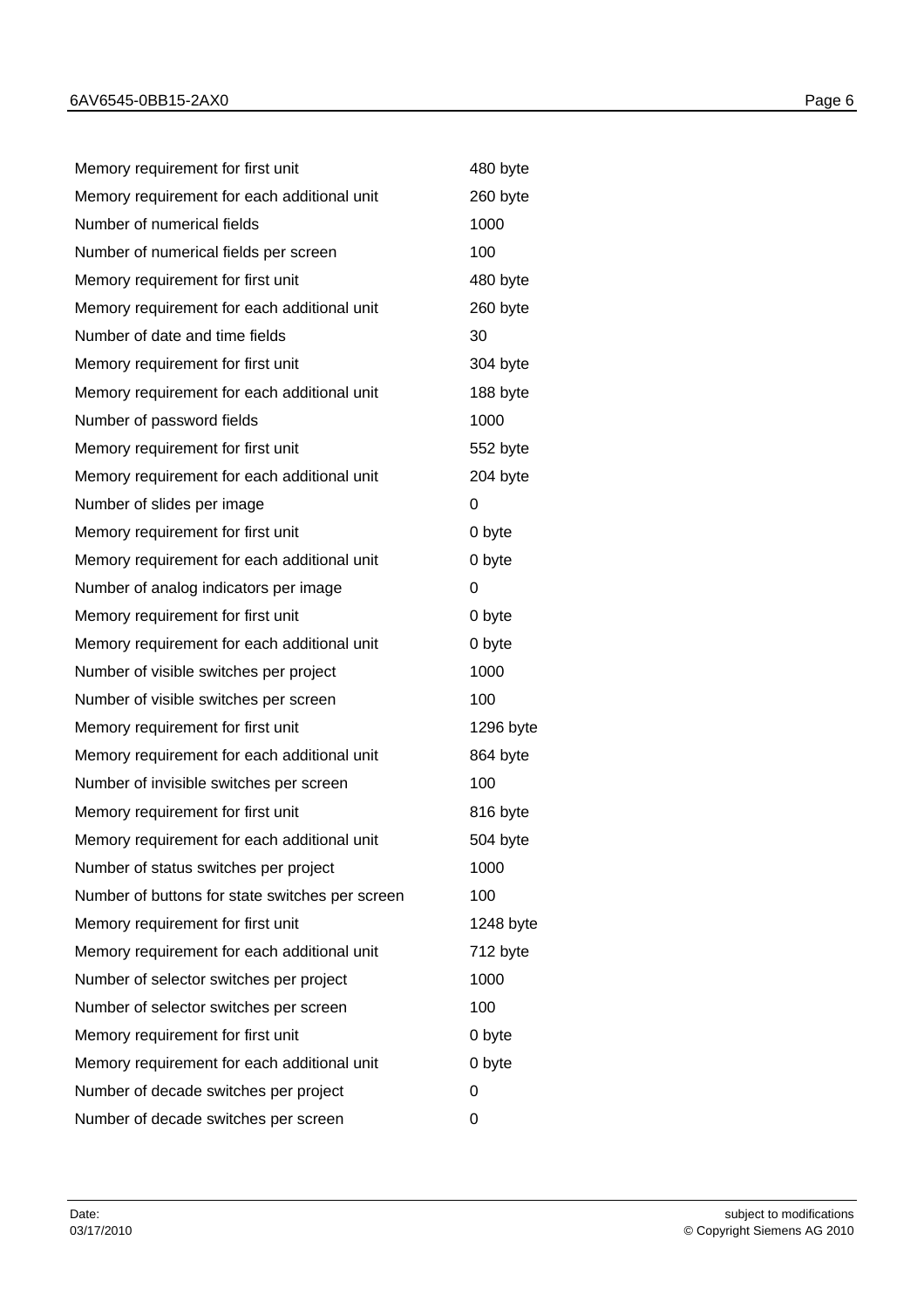| Memory requirement for first unit           | 0 byte    |
|---------------------------------------------|-----------|
| Memory requirement for each additional unit | 0 byte    |
| Number of signal lamps per project          | 1000      |
| Number of indicator lights per screen       | 100       |
| Memory requirement for first unit           | 10 byte   |
| Memory requirement for each additional unit | 10 byte   |
| Attributes for dynamic objects              |           |
| Color change                                | Yes       |
| X/Y movement                                | Yes       |
| Hide                                        | Yes       |
| Angle of turn                               | <b>No</b> |
| Lists                                       |           |
| Number of text lists per project            | 300       |
| Number of text lists per image              | 10        |
| Memory requirement for first unit           | 5752 byte |
| Memory requirement for each additional unit | 2036 byte |
| Number of entries per project               | 256       |
| Memory requirement for first unit           | 10 byte   |
| Memory requirement for each additional unit | 10 byte   |
| Number of graphics lists per project, max.  | 100       |
| Number of graphic lists per image, max.     | 10        |
| Memory requirement for first unit           | 10 byte   |
| Memory requirement for each additional unit | 10 byte   |
| Number of entries per project               | 255       |
| Memory requirement for first unit           | 10 byte   |
| Memory requirement for each additional unit | 10 byte   |
| Libraries                                   | Yes       |
| Data carrier support                        |           |
| PC card                                     | No        |
| CF card                                     | Yes       |
| Multi Media Card                            | N         |
| SD card                                     | No        |
| <b>USB Memory Drive</b>                     | No        |
| Diskette drive                              | No        |
| Hard disk                                   | No        |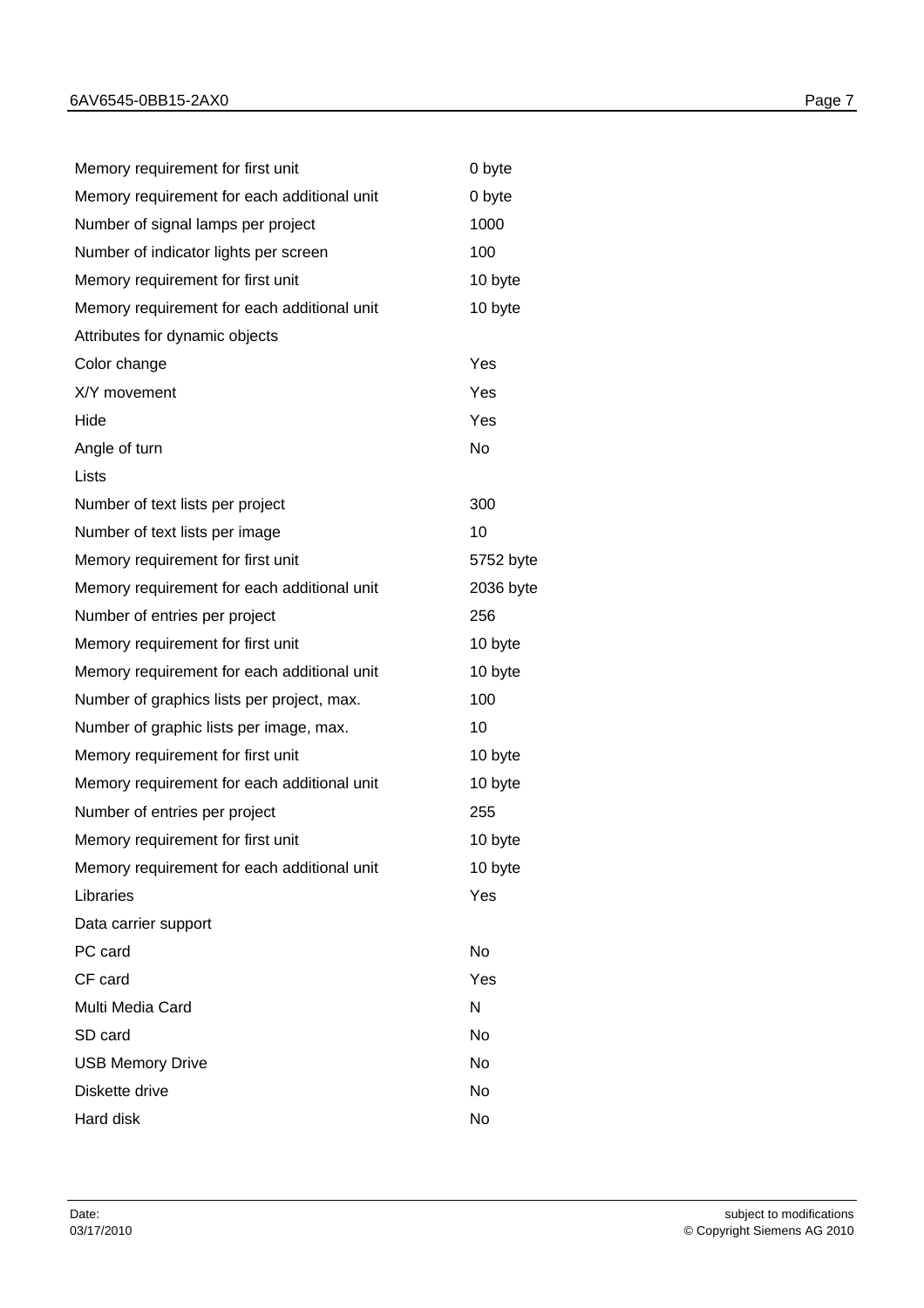| DVD/CD-ROM                                  | No                                                                                                                                                                                                                           |
|---------------------------------------------|------------------------------------------------------------------------------------------------------------------------------------------------------------------------------------------------------------------------------|
| Recording                                   |                                                                                                                                                                                                                              |
| Recording/Printing                          | Alarms, hardcopy                                                                                                                                                                                                             |
| Printer driver                              | ESC/P2, PCL3/PCL6                                                                                                                                                                                                            |
| Character sets                              |                                                                                                                                                                                                                              |
| Keyboard character sets                     | <b>US American</b>                                                                                                                                                                                                           |
| Languages                                   |                                                                                                                                                                                                                              |
| Number of online languages                  | 5                                                                                                                                                                                                                            |
| Number of online languages per project      | 32                                                                                                                                                                                                                           |
| Memory requirement for first unit           | 19080 byte                                                                                                                                                                                                                   |
| Memory requirement for each additional unit | 22594 byte                                                                                                                                                                                                                   |
| Configuration languages                     | D, GB, F, I, E, CHN "traditional", CHN "simplified", DK,<br>FIN, GR, J, KP / ROK, NL, N, PL, P, RUS, S, CZ / SK,<br>TR, h                                                                                                    |
| <b>Character sets</b>                       | Tahoma, Arial, symbol languages, all freely scalable                                                                                                                                                                         |
| Transfer (upload/download)                  |                                                                                                                                                                                                                              |
| Transfer of configuration                   | MPI/PROFIBUS DP (where available), serial,<br>automatic transfer recognition                                                                                                                                                 |
| Download                                    |                                                                                                                                                                                                                              |
| optional software                           | Υ                                                                                                                                                                                                                            |
| Operating system update                     | Υ                                                                                                                                                                                                                            |
| Process coupling                            |                                                                                                                                                                                                                              |
| Connection to controller                    | S5, S7-200, S7-300/400, TI 505, Win AC,<br>SINUMERIK, SIMOTION, Allen Bradley (DF1),<br>Mitsubishi (FX), Telemecanique (ADJUST), Modicon<br>(Modbus), for further non-Siemens drivers, see section<br>on "System interfaces" |
| S <sub>5</sub>                              | Yes                                                                                                                                                                                                                          |
| serial                                      | Yes                                                                                                                                                                                                                          |
| PROFIBUS DP                                 | Yes                                                                                                                                                                                                                          |
| S7-200                                      | Yes                                                                                                                                                                                                                          |
| PPI (point-to-point)                        | Yes                                                                                                                                                                                                                          |
| PPI network                                 | No                                                                                                                                                                                                                           |
| <b>MPI</b>                                  | Yes                                                                                                                                                                                                                          |
| PROFIBUS DP                                 | Yes                                                                                                                                                                                                                          |
| S7-300/400                                  | Yes                                                                                                                                                                                                                          |
| <b>MPI</b>                                  | Yes                                                                                                                                                                                                                          |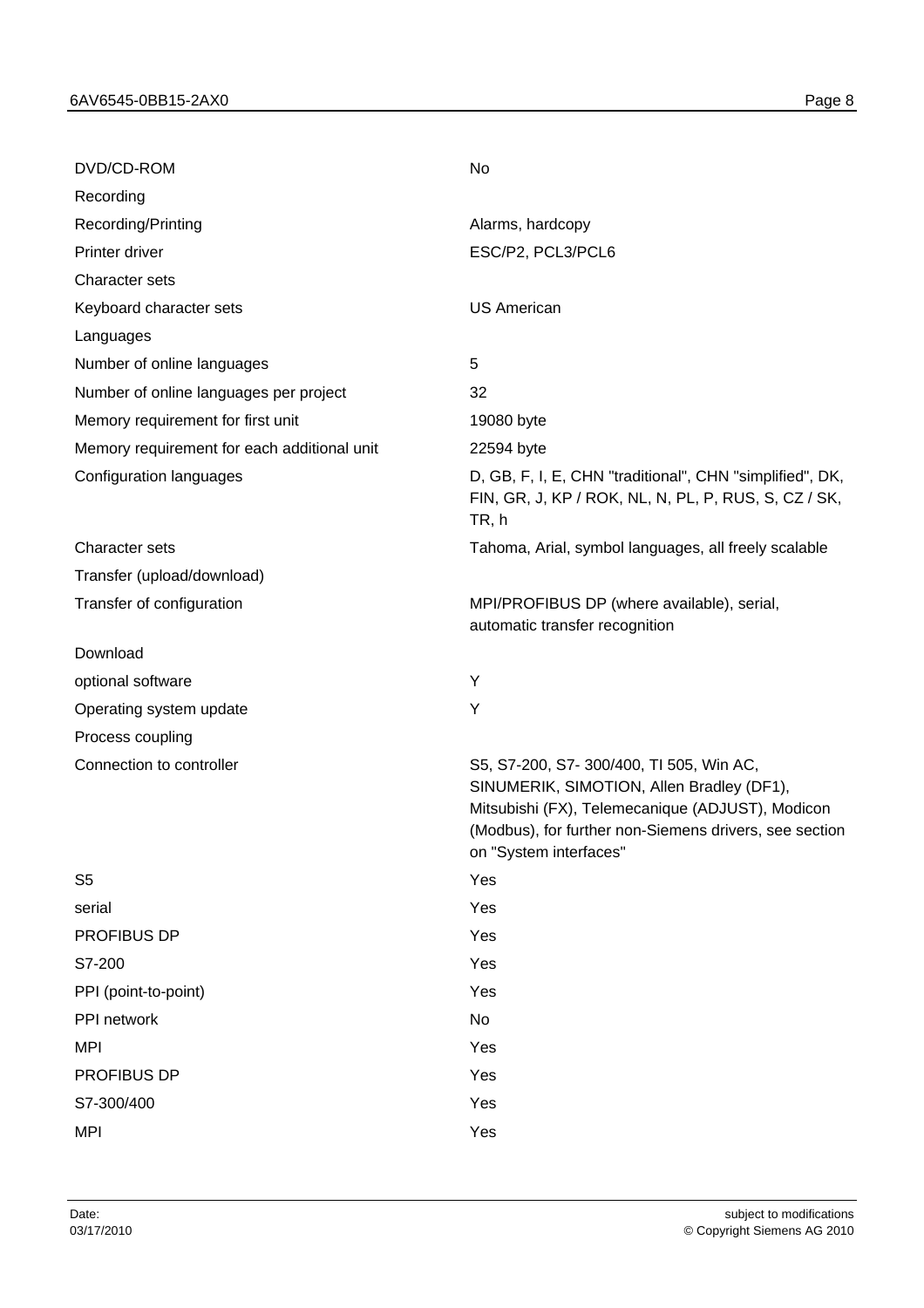| PROFIBUS DP                   | Yes       |
|-------------------------------|-----------|
| PROFINET IO                   | No        |
| TI 505                        | Yes       |
| Point-to-point                | Yes       |
| <b>Network</b>                | Yes       |
| Allen Bradley (DF1)           | Yes       |
| Point-to-point                | Yes       |
| <b>Network</b>                | Yes       |
| Allen Bradley (DH485)         | <b>No</b> |
| Point-to-point                | No        |
| <b>Network</b>                | <b>No</b> |
| Mitsubishi (FX)               | Yes       |
| Point-to-point                | Yes       |
| <b>Network</b>                | No        |
| Mitsubishi (MP4)              | Yes       |
| Point-to-point                | Yes       |
| <b>Network</b>                | <b>No</b> |
| Telemechanique (ADJUST)       | Yes       |
| Point-to-point                | Yes       |
| <b>Network</b>                | Yes       |
| Telemecanique (Uni-Telway)    | Yes       |
| Point-to-point                | Yes       |
| <b>Network</b>                | Yes       |
| <b>OMRON (LINK/Multilink)</b> | No        |
| Point-to-point                | No        |
| <b>Network</b>                | No        |
| Modicon (Modbus)              | Yes       |
| Point-to-point                | Yes       |
| <b>Network</b>                | Yes       |
| GE-Fanuc (SNP)                | Yes       |
| Point-to-point                | Yes       |
| <b>Network</b>                | Yes       |
| <b>Functions</b>              |           |
| Key repeat                    | No        |
| TAB sequence                  | Yes       |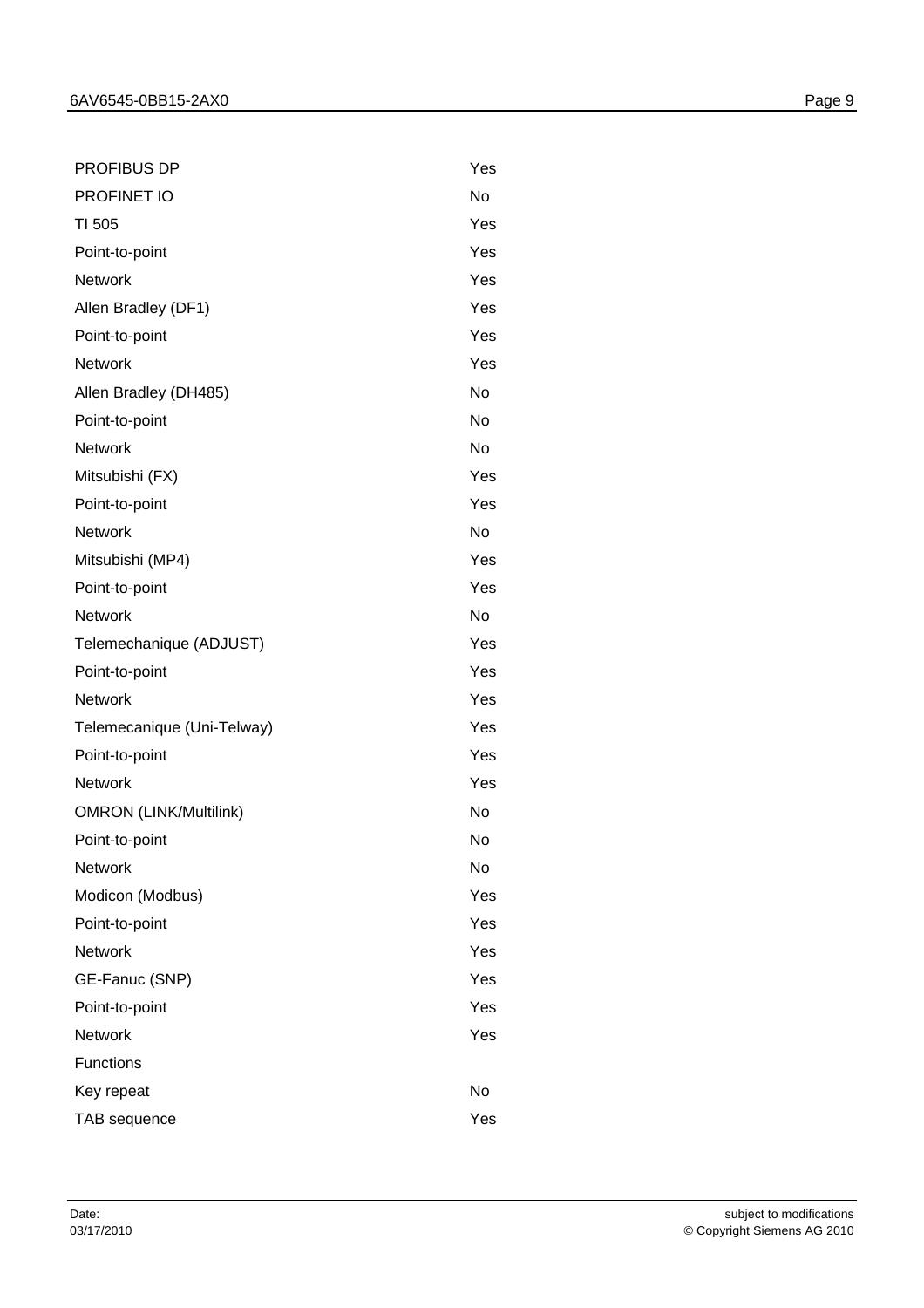| Calculating functions                       | Yes          |
|---------------------------------------------|--------------|
| Animate                                     | Yes          |
| Menu tree editor                            | <b>No</b>    |
| Unit switchover                             | No           |
| Booting via external memory                 | <b>No</b>    |
| Service tools/configuration aids            |              |
| Touch calibration                           | Yes          |
| Backup/restore                              | Yes          |
| Simulation                                  | Yes          |
| Language tool                               | No           |
| System messages Edit                        | <b>No</b>    |
| Device switchover                           | Yes          |
| Delta transfer                              | Yes          |
| Monitoring the battery, memory,             | No           |
| Trace (operation archive)                   | <b>No</b>    |
| Expandability/openness                      |              |
| Open Platform Program (OPP)                 | Yes          |
| Functionality under WinCC flexible          |              |
| Task planner                                | Yes          |
| Help system                                 | Yes          |
| Number of info. texts                       | 70           |
| Memory requirement for first unit           | 10 byte      |
| Memory requirement for each additional unit | 10 byte      |
| Number of tooltips                          | 0            |
| Memory requirement for first unit           | 0 byte       |
| Memory requirement for each additional unit | 0 byte       |
| Status/control                              | Not possible |
| Message system                              |              |
| Number of messages                          | 2000         |
| Bit messages                                | Yes          |
| Analog messages                             | Yes          |
| Number of bit messages                      | 2000         |
| Memory requirement for first unit           | 10 byte      |
| Memory requirement for each additional unit | 10 byte      |
| Number of analog messages                   | 2000         |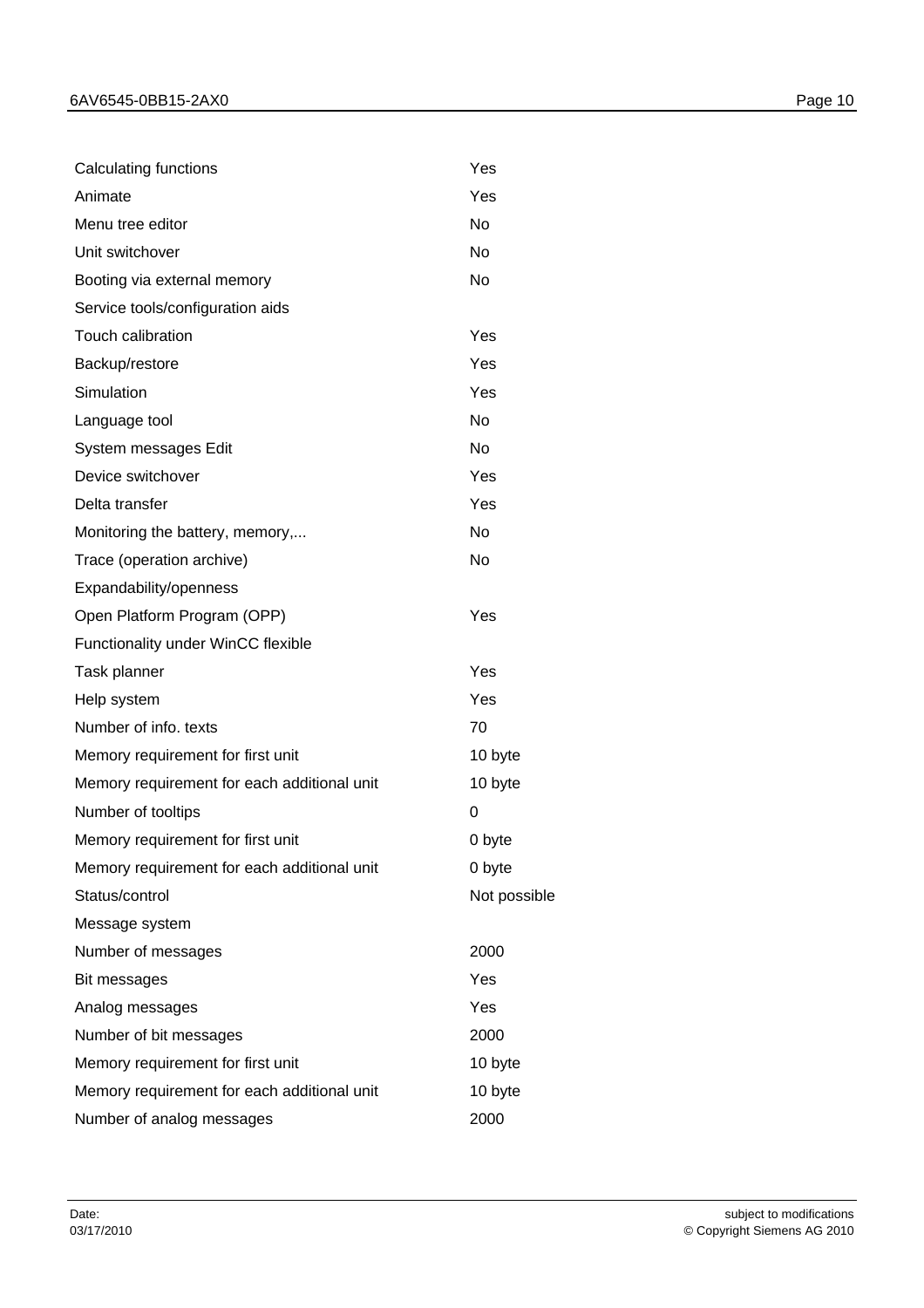| Memory requirement for first unit             | 10 byte                            |
|-----------------------------------------------|------------------------------------|
| Memory requirement for each additional unit   | 10 byte                            |
| Number of alarm classes                       | 32                                 |
| Memory requirement for first unit             | 10 byte                            |
| Memory requirement for each additional unit   | 10 byte                            |
| Telegram message procedure Alarm S            | No                                 |
| System messages HMI                           | Yes                                |
| System messages PLC                           | No                                 |
| System messages, other (Sinumerik, Simotion,) | No                                 |
| Message length (in characters)                | 80                                 |
| Lines                                         | 1                                  |
| Number of process values per message          | 8                                  |
| Acknowledgment groups                         | 99                                 |
| Message indicator                             | Yes                                |
| Acoustic feedback                             | No                                 |
| First/last value                              | Yes                                |
| Message buffer                                | Ring buffer (n x 128 entries)      |
| Recipes                                       |                                    |
| Recipes                                       | 100                                |
| Memory requirement for first unit             | 10 byte                            |
| Memory requirement for each additional unit   | 10 byte                            |
| Data records per recipe                       | 200                                |
| Memory requirement for first unit             | 10 byte                            |
| Memory requirement for each additional unit   | 10 byte                            |
| Entries per data record                       | 200                                |
| Memory requirement for first unit             | 10 byte                            |
| Memory requirement for each additional unit   | 10 byte                            |
| Recipe memory                                 | 32 KB integrated Flash, expandable |
| Number of process images                      |                                    |
| Process images                                | 100                                |
| Variables                                     | 1000                               |
| Type Date & Time                              | 1000                               |
| Number of internal variable                   | 1000                               |
| Initial values                                | 1000                               |
| Limit values                                  | Yes                                |
|                                               |                                    |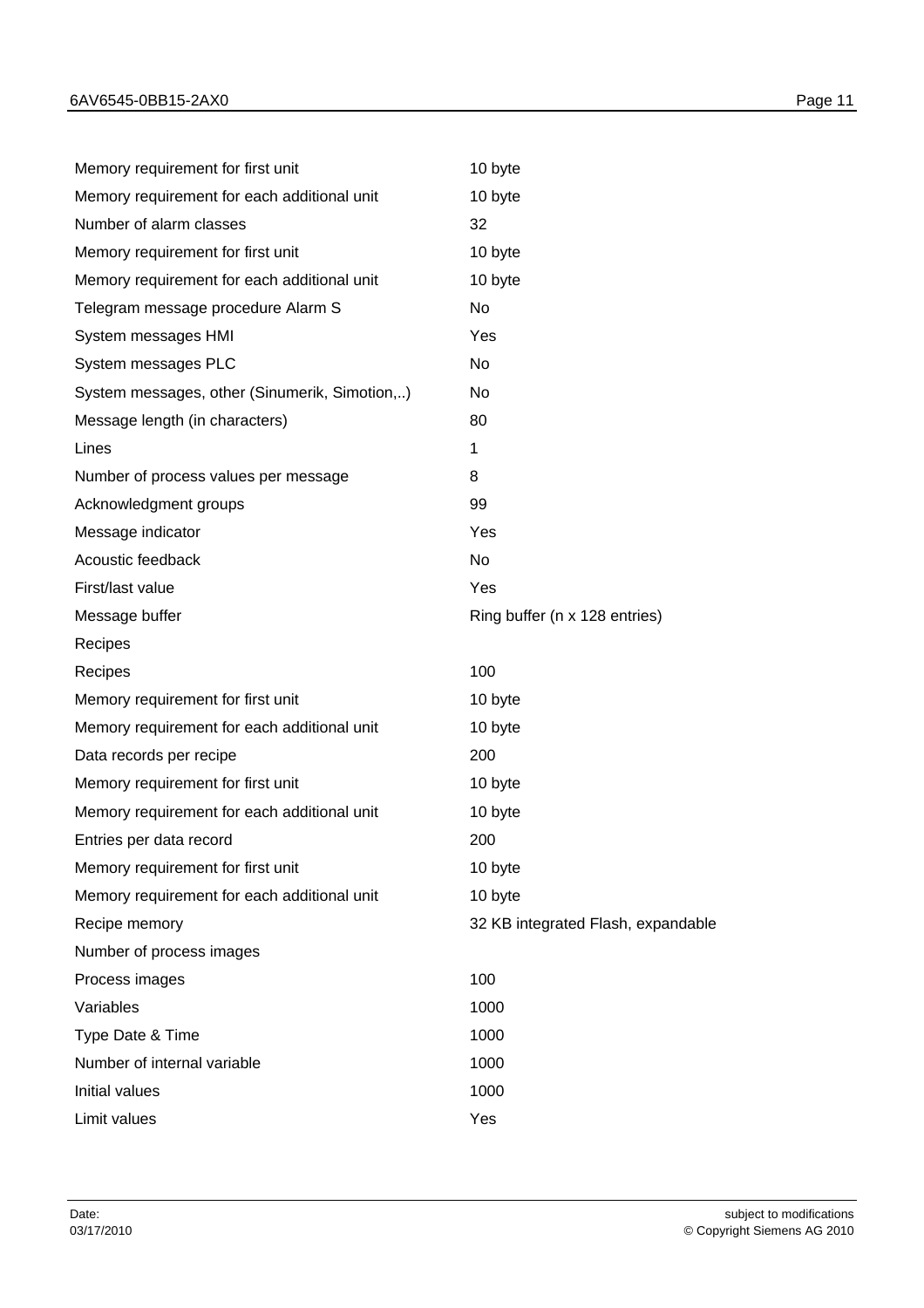| Multiplexing                                | Yes                                     |
|---------------------------------------------|-----------------------------------------|
| <b>Structs</b>                              | No                                      |
| Image elements                              |                                         |
| Text objects                                | 2,000 text elements                     |
| Fields per image                            | $\Omega$                                |
| Variables per image                         | 50                                      |
| Permanent window/default                    | Yes                                     |
| Image selection via PLC                     | Yes                                     |
| Index of screen context                     | No                                      |
| Start screen configurable                   | Yes                                     |
| Image number in the PLC                     | Yes                                     |
| Return                                      | Y                                       |
| Graphics object                             | Bit maps, icons, icon (full-screen)     |
| Icons                                       | 500                                     |
| Memory requirement for first unit           | 270 byte                                |
| Memory requirement for each additional unit | 270 byte                                |
| Icon (full screen)                          | 50                                      |
| Memory requirement for first unit           | 9200 byte                               |
| Memory requirement for each additional unit | 8300 byte                               |
| dynamic objects                             | Diagrams, bar graphs, invisible buttons |
| Number of objects per project               | 500                                     |
| Number per image                            | 5                                       |
| Memory requirement for first unit           | 832 byte                                |
| Memory requirement for each additional unit | 660 byte                                |
| Write direction                             | horizontal                              |
| Memory requirement for first unit           | 10 byte                                 |
| Memory requirement for each additional unit | 280 byte                                |
| Online operation of trends                  | Compress / shift                        |
| trigger                                     | Bit / time                              |
| Methods                                     | Trend                                   |
| Limit value lines                           | Yes                                     |
| Number of bars per chart                    | 5                                       |
| Memory requirement for first unit           | 664 byte                                |
| Memory requirement for each additional unit | 392 byte                                |
| <b>Direction</b>                            | vertical / horizontal                   |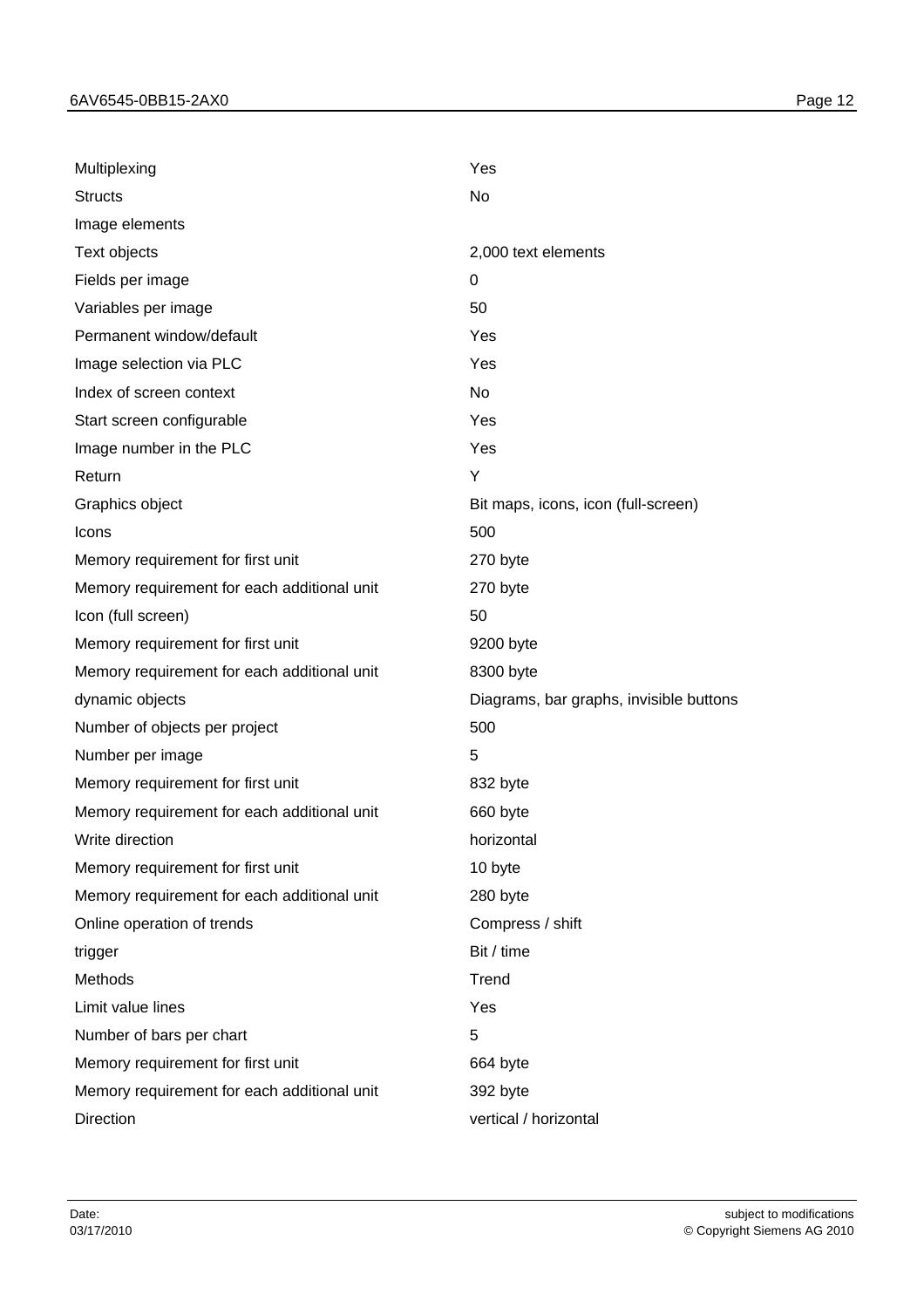| Limit value lines                           | Yes       |
|---------------------------------------------|-----------|
| alphanumeric fields                         | 1000      |
| alphanumeric fields per image               | 100       |
| Memory requirement for first unit           | 480 byte  |
| Memory requirement for each additional unit | 260 byte  |
| numerical fields                            | 1000      |
| numerical fields per image                  | 100       |
| Memory requirement for first unit           | 480 byte  |
| Memory requirement for each additional unit | 260 byte  |
| Date and time field                         | 30        |
| Memory requirement for first unit           | 304 byte  |
| Memory requirement for each additional unit | 188 byte  |
| Password errors                             | 1000      |
| Memory requirement for first unit           | 552 byte  |
| Memory requirement for each additional unit | 204 byte  |
| Number of slides per image                  | 0         |
| Memory requirement for first unit           | 0 byte    |
| Memory requirement for each additional unit | 0 byte    |
| Number of analog indicators per image       | 0         |
| Memory requirement for first unit           | 0 byte    |
| Memory requirement for each additional unit | 0 byte    |
| Number of visible switches per project      | 1000      |
| visible switches per image                  | 100       |
| Memory requirement for first unit           | 1296 byte |
| Memory requirement for each additional unit | 864 byte  |
| hidden switches per image                   | 100       |
| Memory requirement for first unit           | 816 byte  |
| Memory requirement for each additional unit | 504 byte  |
| Number of status switches per project       | 1000      |
| Button status switches per image            | 100       |
| Memory requirement for first unit           | 1248 byte |
| Memory requirement for each additional unit | 712 byte  |
| Number of selector switches per project     | 1000      |
| Selector switches per image                 | 100       |

Memory requirement for first unit **1976** and 10 byte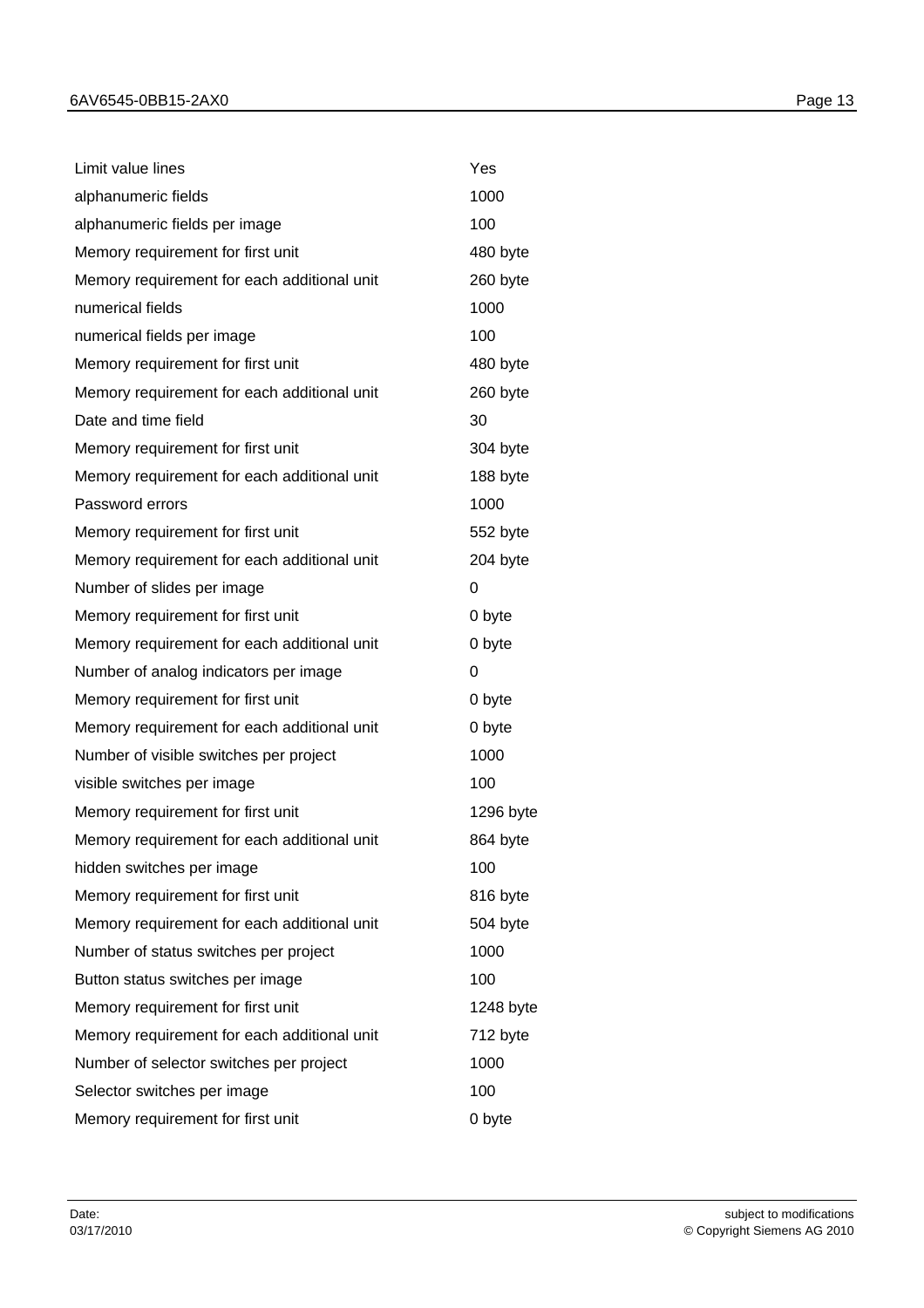| Memory requirement for each additional unit | 0 byte    |
|---------------------------------------------|-----------|
| Number of decade switches per project       | 0         |
| Decade switches per image                   | 0         |
| Memory requirement for first unit           | 0 byte    |
| Memory requirement for each additional unit | 0 byte    |
| Number of signal lamps per project          | 1000      |
| Signal lamps per image                      | 100       |
| Memory requirement for first unit           | 10 byte   |
| Memory requirement for each additional unit | 10 byte   |
| Attributes for dynamic objects              |           |
| Color change                                | Yes       |
| X/Y movement                                | Yes       |
| Hide                                        | Yes       |
| Angle of turn                               | No        |
| Lists                                       |           |
| <b>Text lists</b>                           | 300       |
| Number of text lists per image              | 10        |
| Memory requirement for first unit           | 5752 byte |
| Memory requirement for each additional unit | 2036 byte |
| Number of entries in text lists             | 256       |
| Memory requirement for first unit           | 10 byte   |
| Memory requirement for each additional unit | 10 byte   |
| <b>Graphics list</b>                        | 100       |
| Number of graphic lists per image           | 10        |
| Memory requirement for first unit           | 10 byte   |
| Memory requirement for each additional unit | 10 byte   |
| Number of entries in graphics lists         | 255       |
| Memory requirement for first unit           | 10 byte   |
| Memory requirement for each additional unit | 10 byte   |
| Libraries                                   | Yes       |
| Security                                    |           |
| Number of user groups                       | 10        |
| Passwords exportable                        | Yes       |
| Data carrier support                        |           |
| PC card                                     | No        |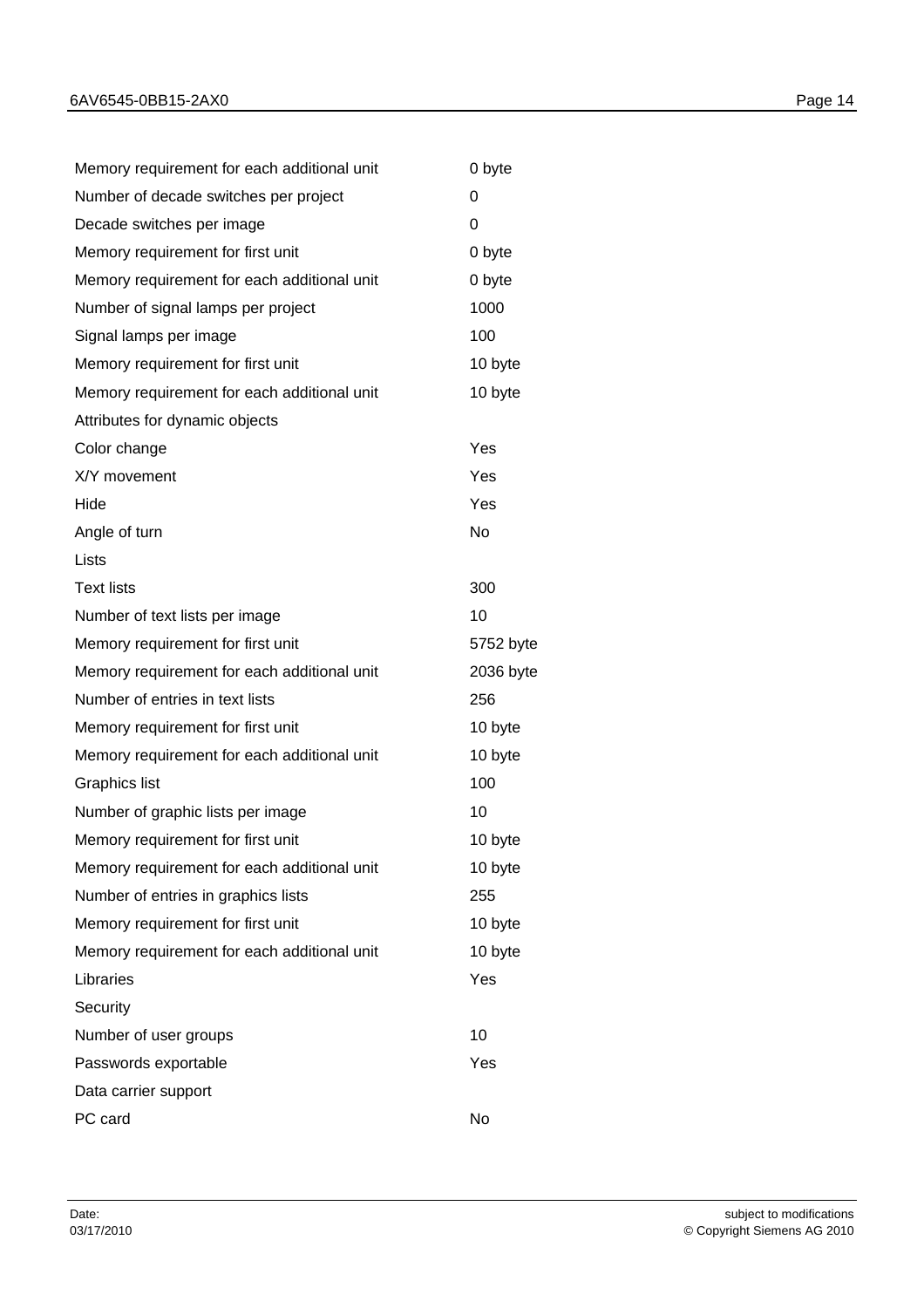| CF card                                     | Yes                                                                                                                                                                                                                         |
|---------------------------------------------|-----------------------------------------------------------------------------------------------------------------------------------------------------------------------------------------------------------------------------|
| Multi Media Card                            | No                                                                                                                                                                                                                          |
| SD card                                     | No                                                                                                                                                                                                                          |
| <b>USB Memory Drive</b>                     | No                                                                                                                                                                                                                          |
| Diskette drive                              | No                                                                                                                                                                                                                          |
| Hard disk                                   | No                                                                                                                                                                                                                          |
| CD-ROM                                      | No                                                                                                                                                                                                                          |
| Recording                                   |                                                                                                                                                                                                                             |
| Recording/Printing                          | Alarms, report (shift report)                                                                                                                                                                                               |
| Printer driver                              | ESC/P2, PCL3/PCL6                                                                                                                                                                                                           |
| Fonts                                       |                                                                                                                                                                                                                             |
| Keyboard fonts                              | US American (English)                                                                                                                                                                                                       |
| Languages                                   |                                                                                                                                                                                                                             |
| Online languages                            | 5                                                                                                                                                                                                                           |
| Languages per project                       | 32                                                                                                                                                                                                                          |
| Memory requirement for first unit           | 19080 byte                                                                                                                                                                                                                  |
| Memory requirement for each additional unit | 22594 byte                                                                                                                                                                                                                  |
| Configuration languages                     | D, GB, F, I, E, CHN "traditional", CHN "simplified", DK,<br>FIN, GR, J, KP / ROK, NL, N, PL, P, RUS, S, CZ / SK,<br>TR, H                                                                                                   |
| Character sets                              | Tahoma, symbol languages, all freely scalable                                                                                                                                                                               |
| Transfer (upload/download)                  |                                                                                                                                                                                                                             |
| Transfer of configuration                   | MPI/PROFIBUS DP, serial, automatic transfer<br>recognition                                                                                                                                                                  |
| Process coupling                            |                                                                                                                                                                                                                             |
| Connection to controller                    | S5, S7-200, S7-300/400, TI 505, Win AC<br>SINUMERIK, SIMOTION, Allen Bradley (DF1),<br>Mitsubishi (FX), Telemecanique (ADJUST), Modicon<br>(Modbus), for further non-Siemens drivers, see section<br>on "System interfaces" |
| S <sub>5</sub>                              | Yes                                                                                                                                                                                                                         |
| serial                                      | Yes                                                                                                                                                                                                                         |
| PROFIBUS DP                                 | Yes                                                                                                                                                                                                                         |
| S7-200                                      | Yes                                                                                                                                                                                                                         |
| PPI (point-to-point)                        | Yes                                                                                                                                                                                                                         |
| PPI network                                 | No                                                                                                                                                                                                                          |
| <b>MPI</b>                                  | Yes                                                                                                                                                                                                                         |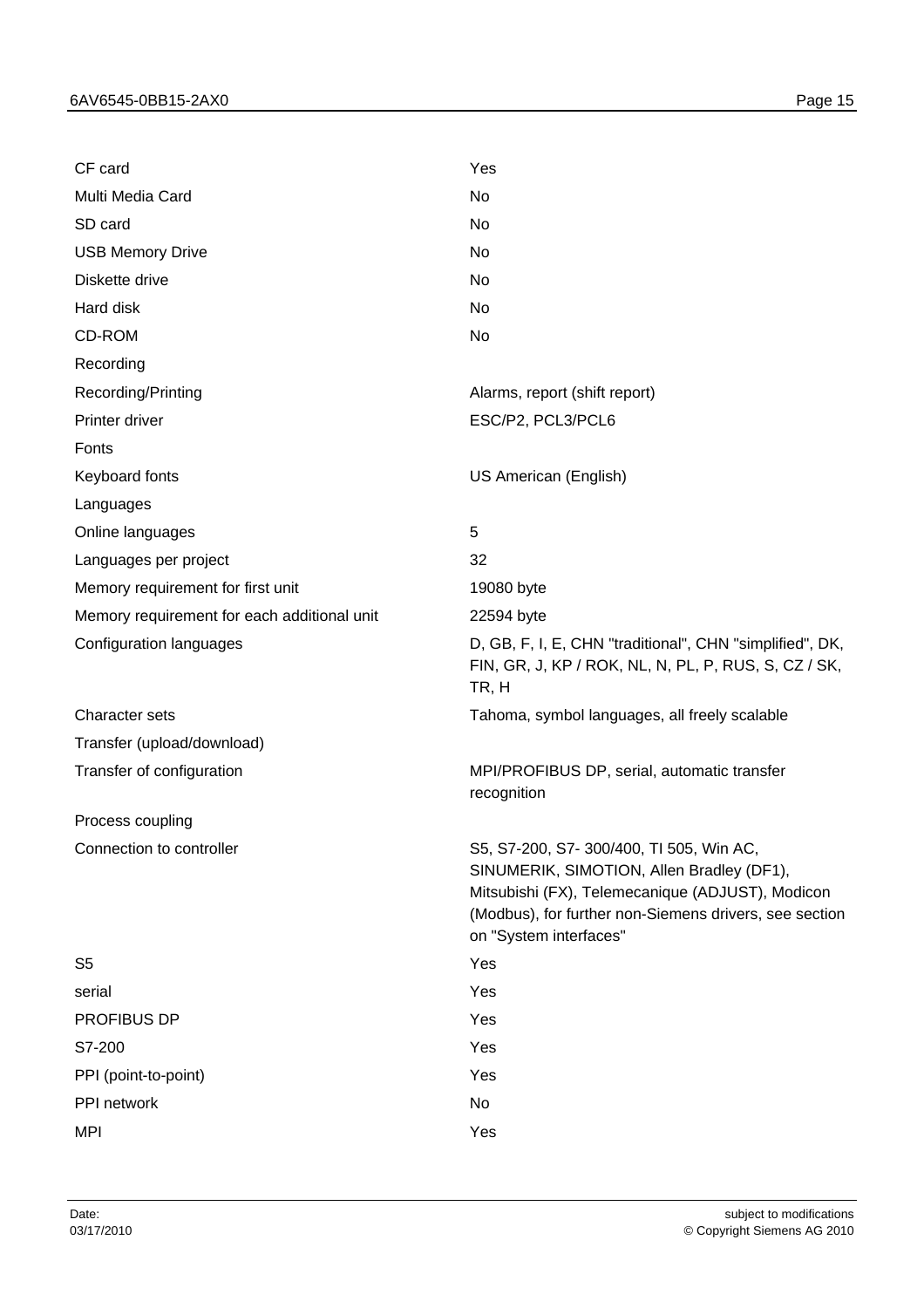PROFIBUS DP Yes

Network **Network** Yes Telemecanique (Uni-Telway) Yes Point-to-point **Yes** Network **Network** Yes OMRON (LINK/Multilink) No Point-to-point No Network No. 2006. The North State of the North State of the North State of the North State of the North State o Modicon (Modbus) Yes Point-to-point Yes Network **Network** Yes GE-Fanuc (SNP) Yes Point-to-point Yes Network **Network** Yes

| S7-300/400              | Yes |  |
|-------------------------|-----|--|
| <b>MPI</b>              | Yes |  |
| PROFIBUS DP             | Yes |  |
| <b>PROFINET</b>         | No  |  |
| TI 505                  | Yes |  |
| Point-to-point          | Yes |  |
| <b>Network</b>          | Yes |  |
| Allen Bradley (DF1)     | Yes |  |
| Point-to-point          | Yes |  |
| <b>Network</b>          | Yes |  |
| Allen Bradley (DF485)   | No  |  |
| Point-to-point          | No  |  |
| <b>Network</b>          | No  |  |
| Mitsubishi (FX)         | Yes |  |
| Point-to-point          | Yes |  |
| <b>Network</b>          | No  |  |
| Mitsubishi (MP4)        | Yes |  |
| Point-to-point          | Yes |  |
| Network                 | No  |  |
| Telemechanique (ADJUST) | Yes |  |
| Point-to-point          | Yes |  |